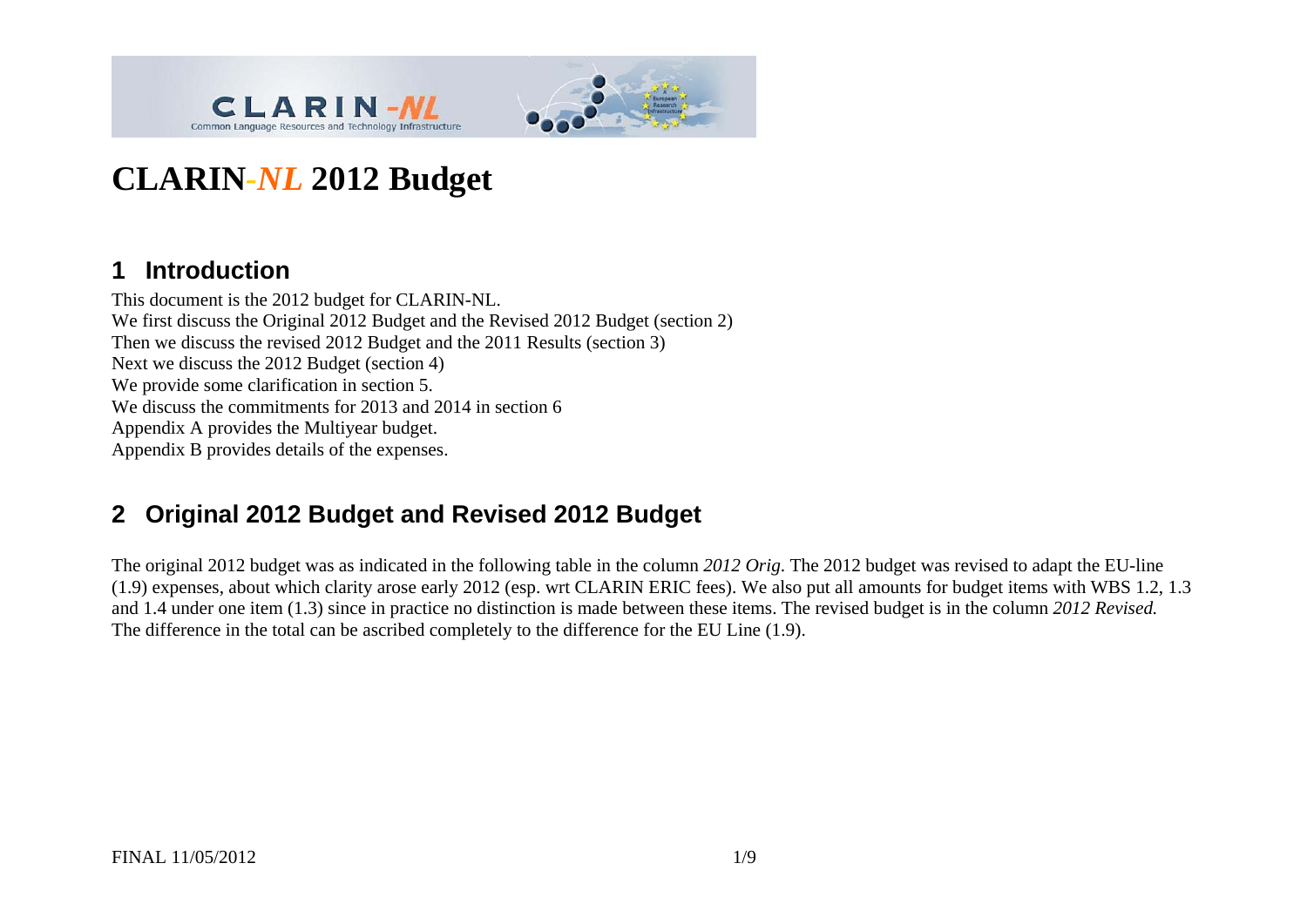



| CLARIN-NL Budget in $\epsilon$       | <b>WBS</b> | <b>2012 Orig</b> | 2012 Revised |
|--------------------------------------|------------|------------------|--------------|
| <b>Technical construction</b>        | 1.1        | €281325          | €281,325     |
| Data conversion & creation           | 1.2        | €318,250         | €0           |
| <b>Tools and services</b>            | 1.3        | €342,250         | €991,530     |
| User needs and usage cases           | 1.4        | €331,030         | $\epsilon$ 0 |
| <b>Advanced LT services</b>          | 1.5        | $\theta$         | $\epsilon$ 0 |
| <b>Expertise centres</b>             | 1.6        | €134,250         | €134,250     |
| <b>Dissemination and training</b>    | 1.7        | €141,500         | €141,500     |
| <b>Coordination &amp; management</b> | 1.8        | €147,870         | €147,870     |
| <b>EU</b> Level                      | 1.9        | €206,500         | €250,000     |
| grand total                          |            | €1,902,974       | €1,946,474   |

#### **3 Revised 2012 Budget and 2011 Results**

The table below summarizes the original 2012 budget and combines it with the 2011 results:

- The Column *WBS* contains the (abbreviated) WBS numbers for each budget item.
- $\bullet$ The column *Rev Budget 2012* contains the budget for 2012, as revised (see section 2)
- $\bullet$ Not all budgeted money has been spent in 2011. The amounts not spent in 2011 are represented in the column *2011 rest*
- $\bullet$ What has not been spent in 2011 is shifted to 2012. The total budget for 2012 is then as indicated in column *Total New*.
- $\bullet$  Though not everything of the 2011 budget has been spent, we have made several commitments in 2011. The associated amounts are listed in column *Commitments 2011*.
- The column *Remains* contains the amounts resulting from subtracting *Commitments 2011* from *Total New* and thus contains the amounts for which a destination has to be determined in accordance with the 2012 Yearly Work Plan.

.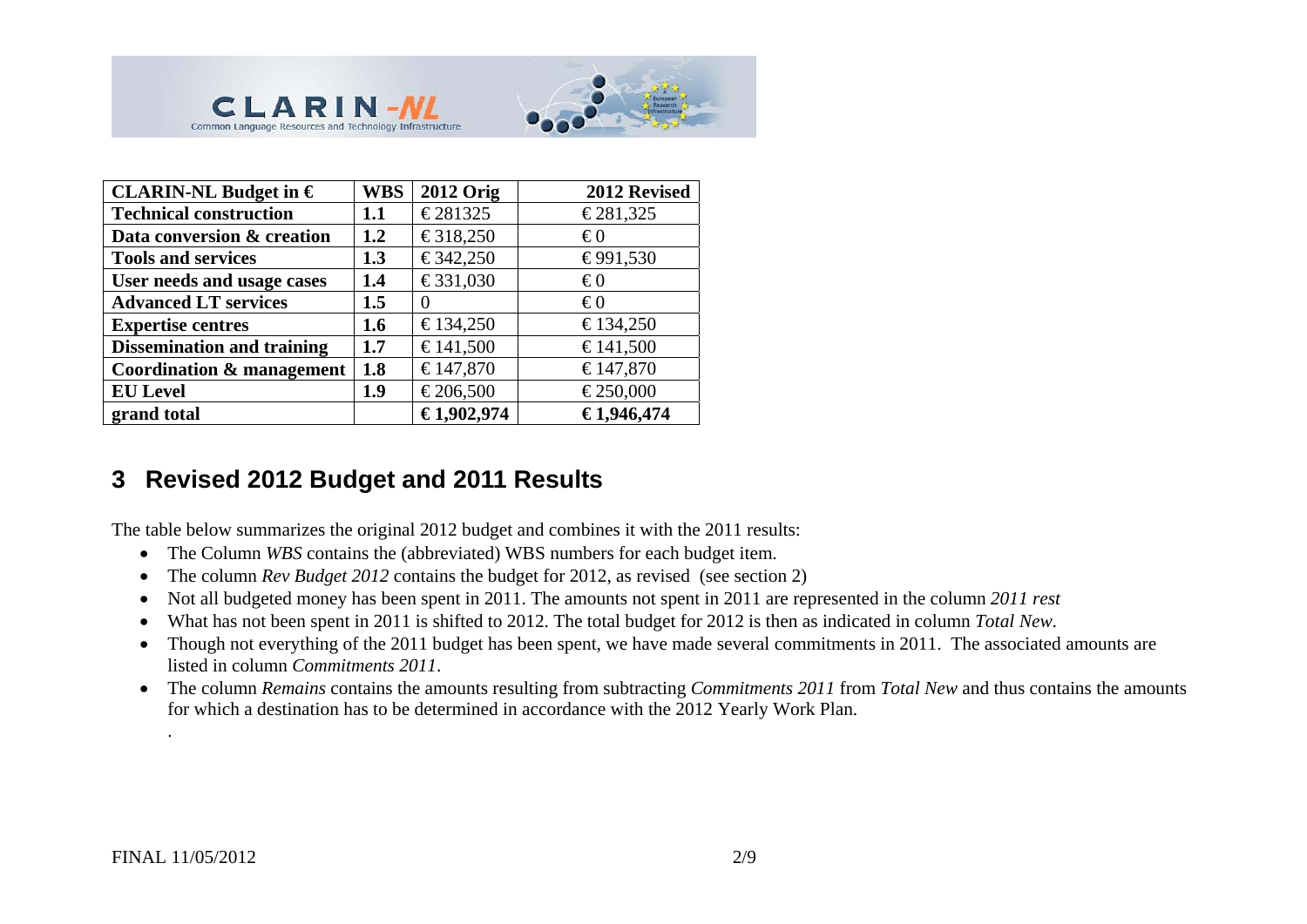



| <b>WBS</b>   | <b>Rev Budget 2012</b> | <b>2011 rest</b> | <b>Total New</b> | <b>Commitments 2011</b> | <b>Remains</b>  |
|--------------|------------------------|------------------|------------------|-------------------------|-----------------|
| 1.1          | €281,325               | €212,500         | €493,825         | €322,000                | €171,825        |
| 1.2          | $\epsilon$ 0           | €21,989          | €21,989          | €14,083                 | €7,906          |
| 1.3          | €991,530               | €1,132,986       | €2,124,516       | €1,722,771              | €401,745        |
| 1.4          | $\epsilon$ 0           | $-\epsilon$ 119  | $-\epsilon$ 119  | $\epsilon$ 0            | $-\epsilon$ 119 |
| 1.5          | $\epsilon$ 0           | $\epsilon$ 0     | $\epsilon_0$     | $\epsilon$ 0            | $\epsilon$ 0    |
| 1.6          | €134,250               | €200,000         | €334,250         | €125,000                | €209,250        |
| 1.7          | €141,500               | €16,849          | €158,349         | €19,589                 | €138,760        |
| 1.8          | €147,870               | € $65,779$       | €213,648         | €55,000                 | €158,648        |
| 1.9          | €250,000               | €47,544          | €297,544         | €273,450                | €24,094         |
| <b>Total</b> | €1,946,474             | €1,697,528       | €3,644,002       | €2,531,893              | €1,112,108      |

The multiyear budget can be found in Appendix A.

### **4 2012 Budget**

We first repeat in column *Remains* the amounts that can be spent freely in 2011.

Next, we do some reassignments over the various budget items (represented in the column *Reassignments)*. These reassignments create new amounts of freely spendable money in the column *Remains after Reassignment*. The costs for the plans as sketched in the yearly Work Plan and detailed in Appendix B are mentioned in the column *New Plans*, and the amounts mentioned there are exactly the same as the freely spendable amounts in the column *Remains after reassignments*, as desired.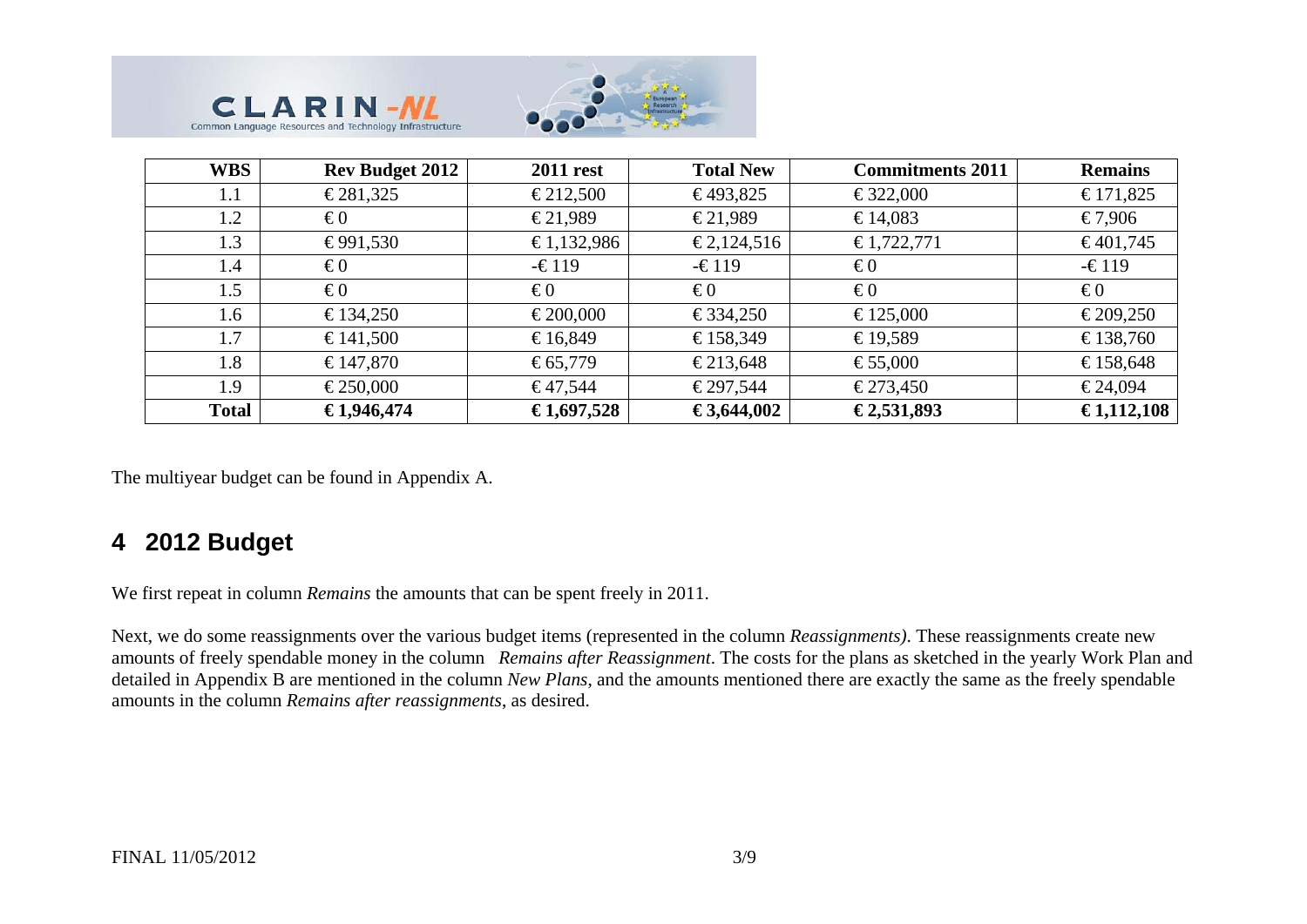

| <b>WBS</b>   | <b>Remains</b> | <b>Reassignments</b> | <b>Remains after Reassignment</b> | <b>New Plans</b> |
|--------------|----------------|----------------------|-----------------------------------|------------------|
| GW000132.1.1 | €171,825       | €76,675              | €248,500                          | €248,500         |
| GW000132.1.2 | €7,906         | $-€7,906$            | $\epsilon$ 0                      | $\epsilon$ 0     |
| GW000132.1.3 | €401,745       | €101,592             | €503,337                          | €503,337         |
| GW000132.1.4 | $-£119$        | €119                 | $\epsilon$ 0                      | $\epsilon$ 0     |
| GW000132.1.5 | $\epsilon$ 0   | $\epsilon$ 0         | $\epsilon$ 0                      | $\epsilon$ 0     |
| GW000132.1.6 | €209,250       | $-€164,250$          | €45,000                           | €45,000          |
| GW000132.1.7 | €138,760       | $-636,488$           | €102,272                          | €102,272         |
| GW000132.1.8 | €158,648       | €50,352              | €209,000                          | €209,000         |
| GW000132.1.9 | €24,094        | $-620,094$           | €4,000                            | €4,000           |
| <b>Total</b> | €1,112,108     | $\epsilon_0$         | €1,112,108                        | €1,112,109       |

The overall 2012 budget is then:

**CLARIM-MAN** 

| <b>WBS</b>   | <b>Final Budget</b> |
|--------------|---------------------|
| GW000132.1.1 | €570,500            |
| GW000132.1.2 | €14,083             |
| GW000132.1.3 | €2,226,108          |
| GW000132.1.4 | $\epsilon$ 0        |
| GW000132.1.5 | €0                  |
| GW000132.1.6 | €170,000            |
| GW000132.1.7 | €121,861            |
| GW000132.1.8 | €264,000            |
| GW000132.1.9 | €277,450            |
| <b>Total</b> | €3,644,002          |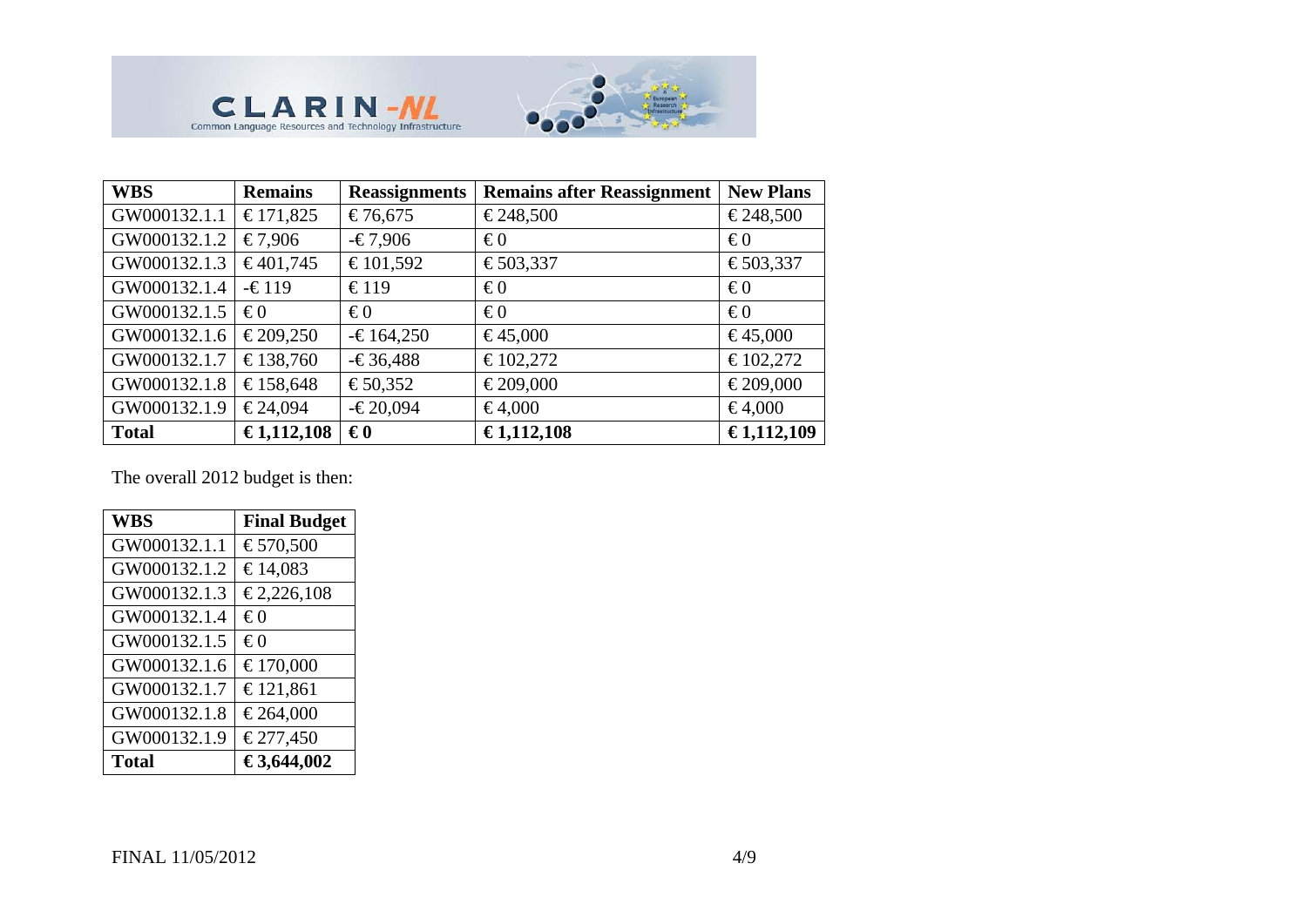

Here the *Total* amount equals the *Total* of the column *Total new* in the table of section 3, as required.

**Call 4 Budget** The budget for Call 4 (1 million euro) requires some additional explanation. As stated in the 2012 yearly work plan, we combine the 2012, 2013 and 2014 amounts of the relevant budget items. We also add half of the 2013 and 2014 budgets of WBS 1.6 and 1.7. The following table summarizes all relevant figures:

|                    | 2012         | 2013       | 2014     | <b>Total</b> |
|--------------------|--------------|------------|----------|--------------|
|                    |              |            |          |              |
| Call 4             | €400,000     |            |          |              |
| <b>Reservation</b> | €65,000      |            |          |              |
| <b>DTS</b>         | $\epsilon$ 0 | $-64,821$  | €374,250 |              |
|                    |              |            |          |              |
| <b>Subtotal</b>    | €465,000     | $-64,821$  | €374,250 | €774,429     |
|                    |              |            |          |              |
| From 1.6           | $\epsilon$ 0 | € $65,750$ | €65,750  | €131,500     |
| <b>From 1.7</b>    | $\epsilon$ 0 | €51,250    | €51,250  | €102,500     |
|                    |              |            |          |              |
| <b>Total</b>       | €465,000     | €52,179    | €491,250 | €1,008,429   |

In 2012, we have reserved 400k Euros for Call 4, and we make a reservation of 65k to cover commitments for 2013.In 2013, we have uncovered commitments, which are now covered by the 2012 reservation. Together with the 2014 budget for DTS (=WBS 1.2, 1.3, 1.4) we have available almost 775k euro. Together with half for the 1.6 and 1.7 budget items, the total is slightly more than 1 million Euros, so that we can easily issue a Call with a budget of 1 million Euros.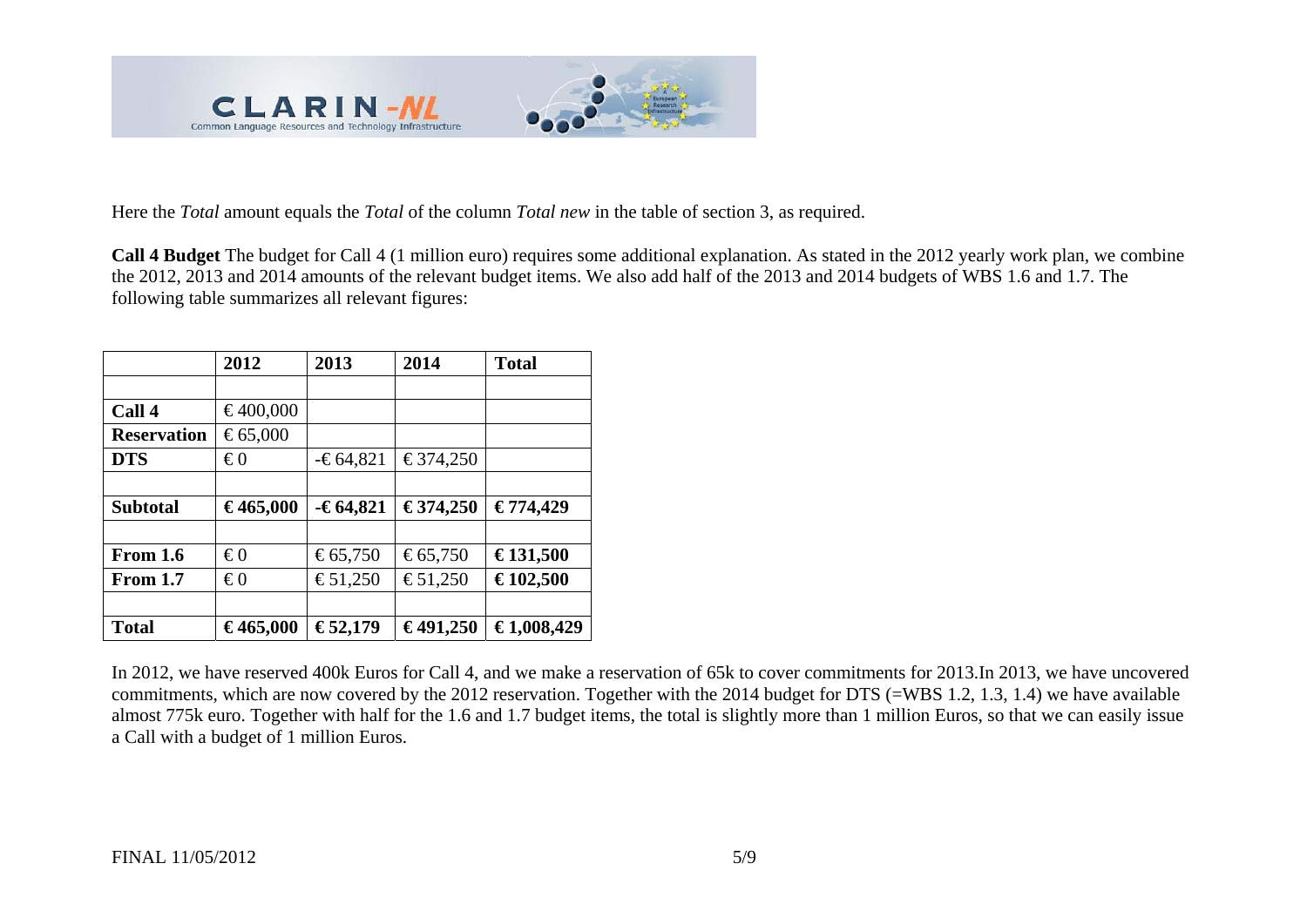

**Future Commitments** With these plans and figures there are also commitments for 2013 and 2014. In order to cover these, some items in the 2012 budget are actually reservations for 2013. These concern reservations for WBS 1.1 and WBS 1.3. The amount budgeted for Call 4 will also actually be spent only in 2013, and must also be seen as a reservation for 2013. The following table summarizes the reservations

| <b>Row Labels</b>  | Sum of 2012 New<br><b>Plans</b> |
|--------------------|---------------------------------|
| <b>Reservation</b> | € 558,500                       |
| GW000132.1.1       | €93,500                         |
| GW000132.1.3       | €465,000                        |
| <b>Grand Total</b> | € 558,500                       |

See section 6 for further discussion of the 2013 and 2014 commitments.

#### **5 Clarification**

Justification for the budget items can be found in the *CLARIN-NL Work Plan 2012*. Details about each item can be found in Appendix B.

#### **6 Commitments for 2013, 2014, and 2015**

With the 2012 budget there are also commitments for 2013, 2014 and 2015. For 2015, this involves only CLARIN ERIC fees, and they are covered by the multiyear budget (see Appendix A).

For 2013, these commitments are represented in the column *Sum of 2013* in the following table. The column *Available* specifies the amounts for the 2013 budget. In some cases, our commitments are higher than the budgeted amounts, but for these we have made reservations in 2012, as indicated in the table.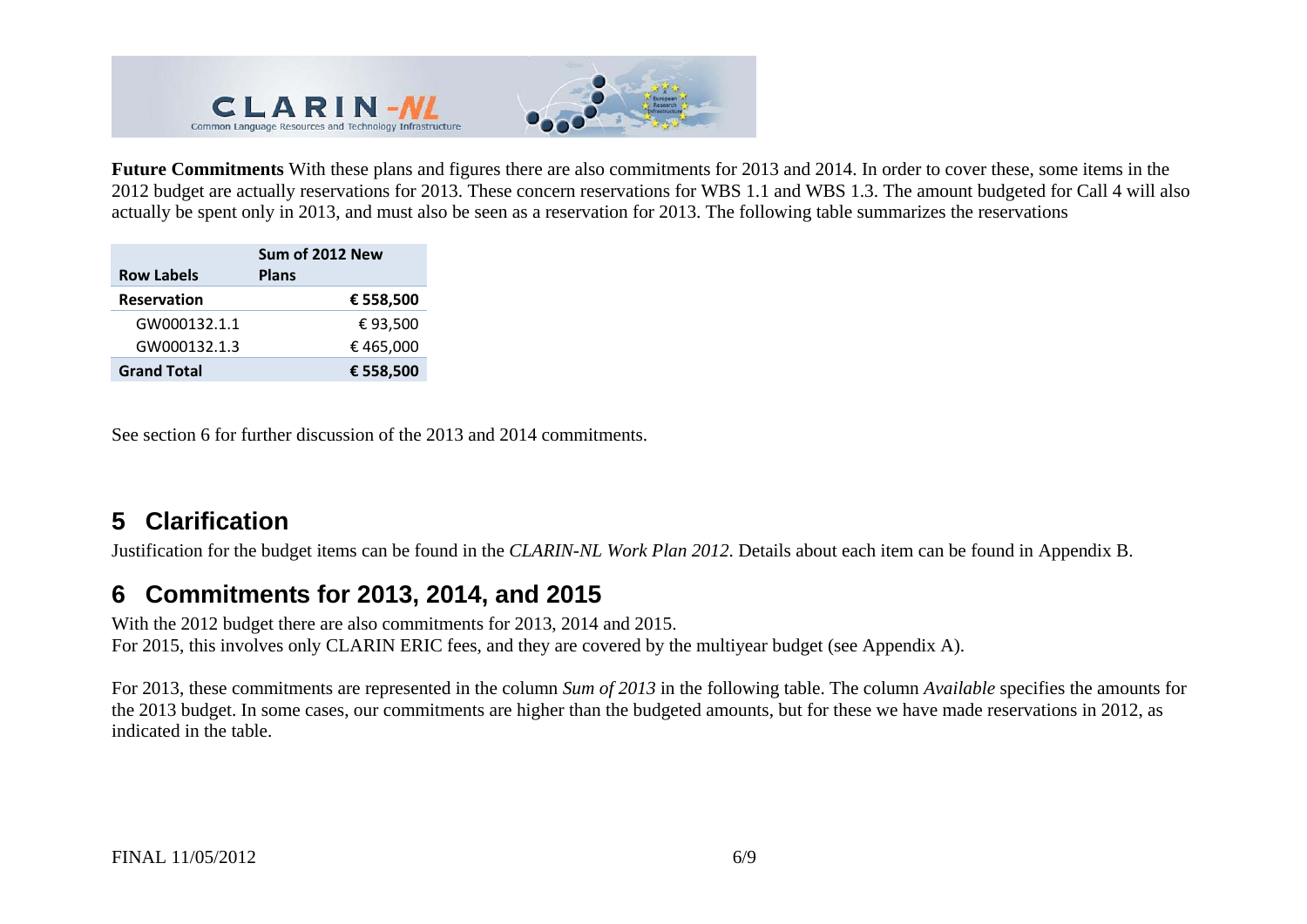



| <b>Row Labels</b>  | <b>Sum of 2013</b> | <b>Available</b> | <b>Difference</b> |                               |  |  |
|--------------------|--------------------|------------------|-------------------|-------------------------------|--|--|
| GW000132.1.1       | €199,500           | 106000           | $-693,500$        | but we reserved 93500 in 2012 |  |  |
| GW000132.1.2       |                    | $\overline{0}$   |                   |                               |  |  |
| GW000132.1.3       | €439,071           | 374250           | $-64,821$         | but we reserved 65000 in 2012 |  |  |
| GW000132.1.4       |                    | $\Omega$         |                   |                               |  |  |
| GW000132.1.5       |                    | $\Omega$         |                   |                               |  |  |
| GW000132.1.6       | €105,557           | 131500           | 25943             |                               |  |  |
| GW000132.1.7       | €57,068            | 102500           | 45432             |                               |  |  |
| GW000132.1.8       |                    | 129500           | 129500            |                               |  |  |
| GW000132.1.9       | €255,000           | €255,000         | $\epsilon$ 0      |                               |  |  |
| <b>Grand Total</b> | €1,056,196         |                  |                   |                               |  |  |

For 2014, the commitments are represented in the following table, which shows that these commitments are covered.

| <b>Row Labels</b>                   | Sum of 2014 Available Diff |                  |                   |
|-------------------------------------|----------------------------|------------------|-------------------|
| GW000132.1.1                        |                            |                  | €106,000 €106,000 |
| GW000132.1.2                        |                            | €0               | €0                |
| GW000132.1.3 $\text{ } \in$ 374,250 |                            | €374,250 €0      |                   |
| GW000132.1.4                        |                            | $\epsilon_0$     | $\epsilon_0$      |
| GW000132.1.5                        |                            | €0               | $\epsilon_0$      |
| GW000132.1.6 € 65,750               |                            | €131,500 €65,750 |                   |
| GW000132.1.7 € 51,250               |                            | €102,500 €51,250 |                   |
| GW000132.1.8                        |                            |                  | €129,500 €129,500 |
| GW000132.1.9 $\in$ 260,100          |                            | €260,100 €0      |                   |
| Grand Total $\in$ 751,350           |                            |                  |                   |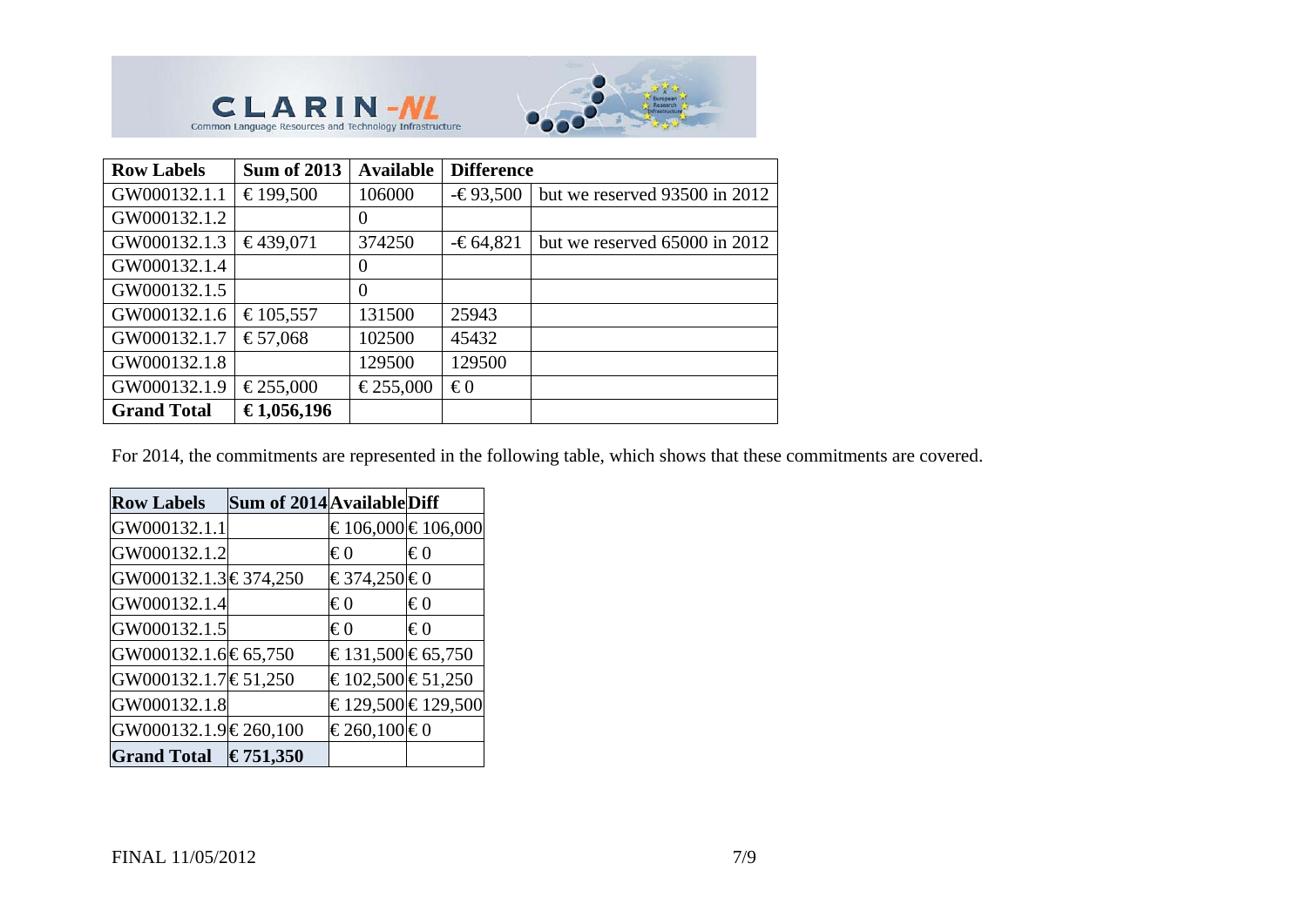



# **Appendix A Multiyear Budget**

| CLARIN-NL Budget in €                | <b>WBS</b> | 2009          | 2010           | 2011    | 2012                                               | 2013    | 2014    |     | 2015 Total     |
|--------------------------------------|------------|---------------|----------------|---------|----------------------------------------------------|---------|---------|-----|----------------|
|                                      |            | actual actual |                |         | ad. Budgetad. budgetad. budgetad. budgetad. budget |         |         |     |                |
| <b>EU-level</b>                      |            |               |                |         |                                                    |         |         |     |                |
| <b>ERIC Fees</b>                     | 1.9        |               |                | O       | 250000                                             | 255000  | 260100  |     | 535910 1301010 |
| <b>Other</b>                         | 1.9        |               |                | 51400   |                                                    | O       |         |     | 51400          |
| total EU                             | 1.9        | 0             | 0              | 51400   | 250000                                             | 255000  | 260100  |     | 535910 1352410 |
|                                      |            |               |                |         |                                                    |         |         |     | 0              |
| <b>NL-level</b>                      |            |               |                |         |                                                    |         |         |     | 0              |
| <b>Technical construction</b>        | 1.1        | 0             | 208845         | 434500  | 281325                                             | 105590  | 106000  |     | 0 1136260      |
| Data conversion & creation           | 1.2        | 0             | 171984         | 57328   |                                                    | ΩI      |         | 0   | 229312         |
| <b>Tools and services</b>            | 1.3        | 0             | 674855         | 1778303 | 991530                                             | 374250  | 374250  |     | 0 4193188      |
| User needs and usage cases           | 1.4        | 14441         | 38644          |         |                                                    |         |         | Οl  | 53085          |
| <b>Advanced LT services</b>          | 1.5        |               | 0              |         |                                                    | ΩI      |         | 01  | 0              |
| <b>Expertise centres</b>             | 1.6        | 0             | 6750           | 202250  | 134250                                             | 131500  | 131500  | Οl  | 606250         |
| <b>Dissemination and training</b>    | 1.7        | 16910         | 37652          | 89932   | 141500                                             | 102500  | 102500  | Οll | 490994         |
| <b>Coordination &amp; management</b> |            | 1.8 154873    | 188760         | 198000  | 147870                                             | 129500  | 129500  | ΩI  | 948502         |
| total NL                             |            |               | 186224 1327489 | 2760313 | 1696474                                            | 843340  | 843750  |     | 0 7657590      |
|                                      |            |               |                |         |                                                    |         |         |     |                |
| grand total                          |            |               | 186224 1327489 | 2811713 | 1946474                                            | 1098340 | 1103850 |     | 535910 9010000 |